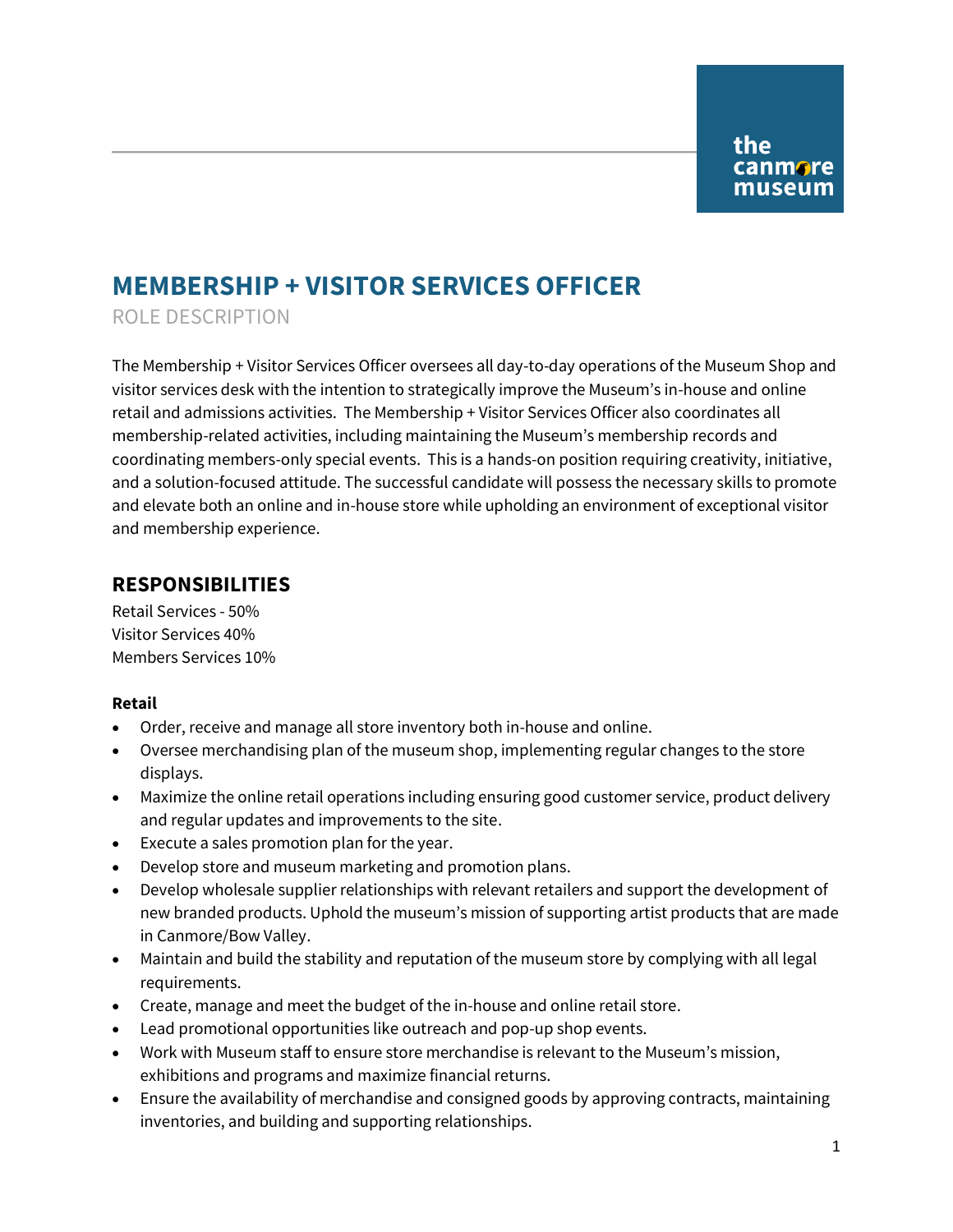#### **Visitor Services**

- Create a climate of excellent customer service and provide customer service.
- Provide visitor information services, working with local tourism partners to maintain current working knowledge of visitor amenities and attractions in Canmore and the Bow Valley; maintain the visitor information rack.
- Ensure the front of house and Visitor Services area is tidy, clean, and welcoming for visitors.
- Interview and train Visitor Services volunteers. Provide leadership and assistance when necessary to the Membership + Visitor Services volunteers.
- Assist Membership + Visitor Services volunteers with shop operations, providing training updates as required.
- Tracking and maintaining daily visitor and program attendance statistics.

#### **Membership Services**

- Maintain membership records and process membership purchases and renewals.
- Develops and implements events and outreach for current members and prepares a plan to grow membership at the Museum.
- Process donations made in person.
- Maintain the volunteer database and statistics.

#### **Administration**

- Provide phone reception for the museum's visitor services phone line,
- Respond to general inbox emails and inquiries.
- Assist with special events for visitors.
- Develop weekly social media posts for the Museum's Facebook and Instagram platforms.
- Undertake visitor research and analysis including visitor exit surveys, program evaluation surveys, and other community-based research as identified and assigned within the broader strategic direction of the Canmore Museum Re-Imagined strategy.

# **WORK ENVIRONMENT**

The Membership and Visitor Services Officer is one of four positions that form the Core Team who oversee the functions of museum practice and operations at the Canmore Museum. As such, this position assists in the development and monitoring of multi-year strategic plans, annual business plans, and budgets in collaboration with the Core Team.

The Canmore Museum has recently adopted the **Social Museum model**. In embracing this model, the Canmore Museum endeavors to become more OF the community, BY the community and FOR ALL the community. The social museum model is an innovative new approach that embraces community making and community building and has been championed by global cultural leaders such as Nina Simon, author of the books *The Participatory Museum* and *The Art of Relevance*, and founder of the Of/By/For All Change Network as well as Jasper Visser, author of *From Social Media to Social Museum*. Social/community sustainability, social bridging, social cohesion, social capital and community engagement are all hallmark objectives of a social museum.